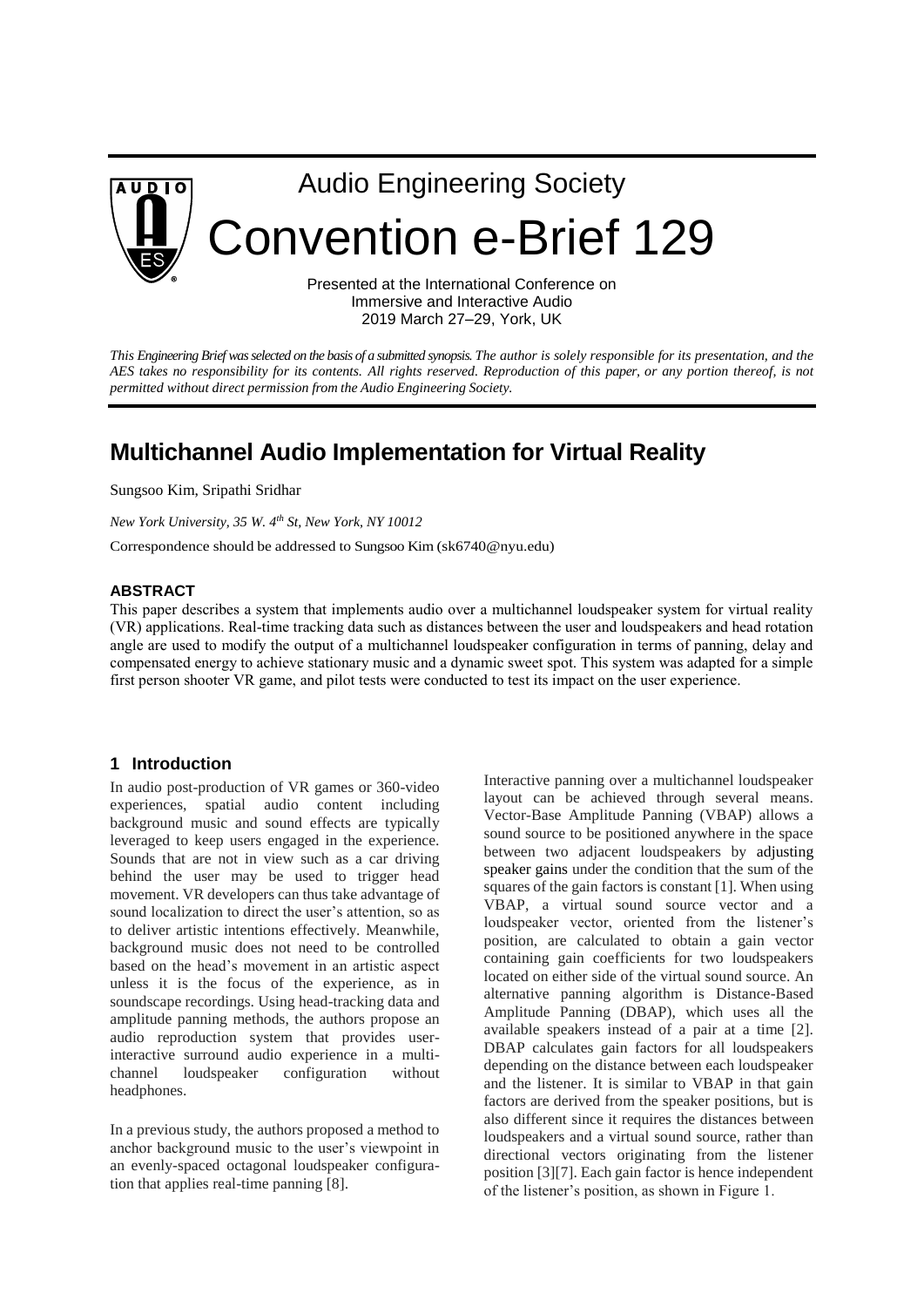

Figure 1. A virtual sound source (red circle) at -22.5° azimuth angle in octophonic layout. The color gradient of each loudspeaker (square) indicates the required gain coefficient for implementing VBAP or DBAP.

After the amplitude panning process, the sound pressure level and amount of delay for each loudspeaker can be modified appropriately to mimic the sweet spot, by tracking the user position. To address the main objective of making background music stationary in users' viewpoint in real-time, eight virtual sound sources can be represented by DBAP in an octophonic configuration in order to simulate 8.1 loudspeaker channels interacting with the user's viewpoint.

In the next section, other components of the proposed system such as SPL compensation, delay modification, and UnityOSC are described.

#### **2 Implementation**

An evenly-spaced octagonal loudspeaker layout (Front Center, Left, Right, Left Surround, Right Surround, Left Side, Right Side, Center Rear) in the horizontal layer is chosen for this study because of its relatively small separation angle between two loudspeakers (45º), which ensures that the phantom sound sources are more stable. Also, since the user is not stationary, an evenly spaced layout is desirable to ensure a consistent experience from all perspectives.

In this system, the music is converted from a stereo to a custom 8.1 output setup in real-time using a modified version of the up-mixing patch presented in [6]. A stereo mixed background music is used as an input signal, and up-mixed to 8 channels. This is achieved by modifying the typical 5.1 surround sound configuration output and adding back, side left, and side right channels to obtain an octagonal configuration.



**Figure 2.** Screenshots of main menu and playing mode of Shooter 360

An open source VR game (Figure 2), called "Shooter 360", is used to test the proposed audio reproduction system, in which a user aims and shoots at targets spawned at random locations in 360° space [10]. Several functionalities were added to the Max patch to provide a suitable audio experience over the octagonal loudspeaker configuration. Head-tracking information and sound FX-trigger data associated with the gameplay are communicated from Unity to Max/MSP. This information is then used to trigger sound effects at appropriate spatial positions, and to pan the background music.

#### **2.1 Workflow**

The prototype system consists of 3 main components-The Oculus Rift, UnityOSC UDP connection, and the audio signal processing in Max/MSP as shown in Figure 3. During the experience, the user wears the headset and is surrounded by the octagonal loudspeaker configuration.

The Oculus Rift head tracking and positional data is collected using the Unity Oculus SDK in real-time, which represents the user's viewpoint in terms of azimuth angle and physical position. Using the UnityOSC framework [5], this data is packaged as Open Sound Control (OSC) messages and sent via User Datagram Protocol (UDP) to the Max patch at fixed intervals of time. In addition to the user tracking data, gameplay information is also transmitted using the same framework, which is discussed in greater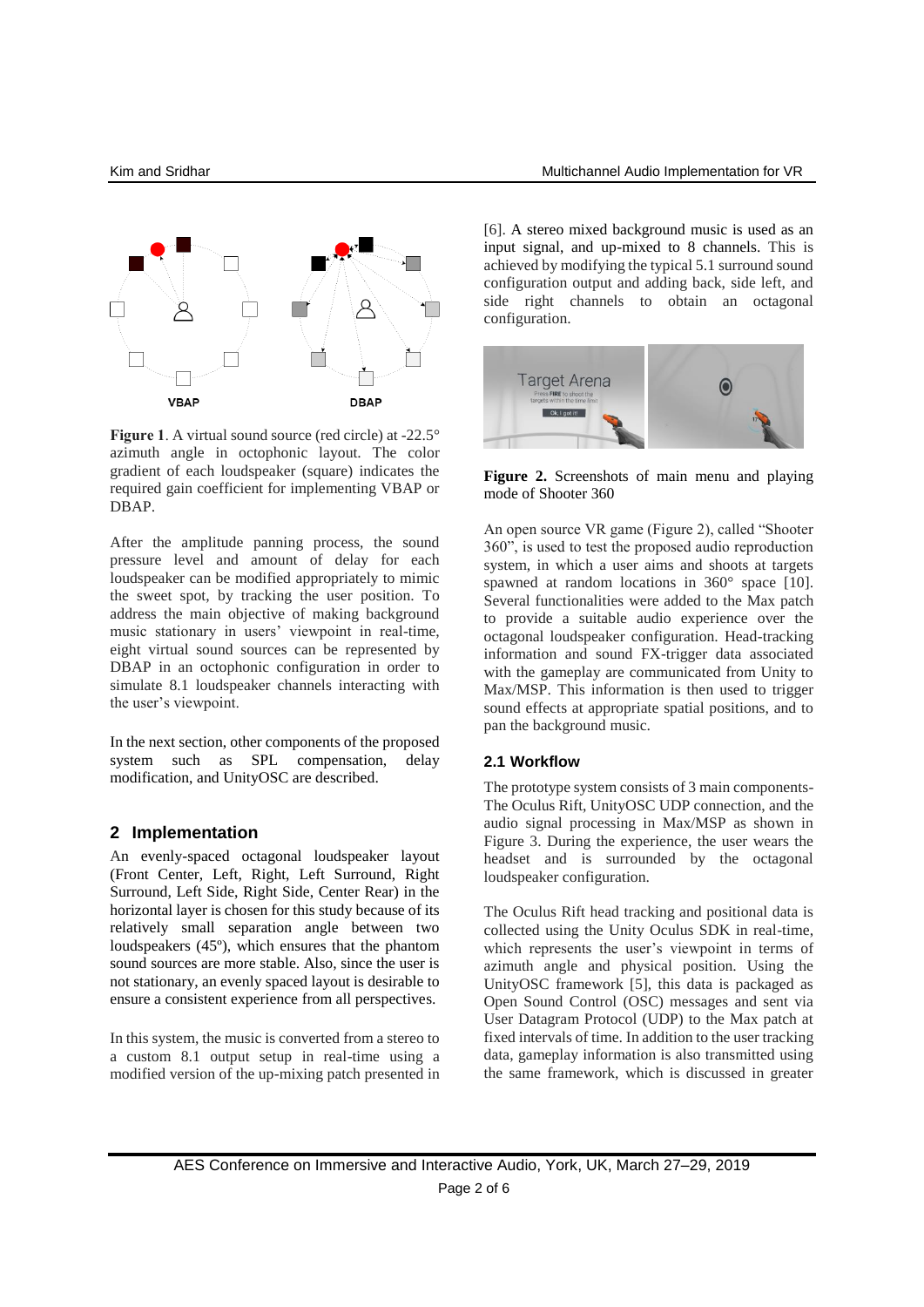detail in the following sections. Since the data is communicated via UDP, the Max patch can be used on the computer running the VR game or a different one.



**Figure 3.** A flowchart of the real-time stationary music playback system for VR

The head tracking data received in Max determines the angle by which the background music needs to be rotated to remain anchored, and is used to calculate the gain values of the speakers using VBAP or DBAP. This yields the required azimuth shift for the virtual sources. Using one of the above panning algorithms, the gain factors of the loudspeakers can be calculated to anchor the music successfully. Once the speaker gain values are calculated, the 8 channels of music data are routed to the DAC, providing the anchored music experience.

For the anchored background music, the reference direction of the user's gaze is the center channel (0º azimuth). Here each channel is a virtual source that can be positioned according to the user's gaze. However, the angular distance between adjacent sources is always 45º; in other words, the eight virtual sources are always panned in unison, as shown in Figure 4.



**Figure 4.** Phantom images move depending on listener's gaze direction in an octagonal loudspeaker configuration. The squares (white) and circles (black) represent physical loudspeakers and virtual sound sources, respectively. Arrows indicate the gaze direction, which point to a virtual sound source reproducing the center channel.

In addition, users can move around within a loudspeaker configuration. Thus, distances between the user and each loudspeaker are calculated in realtime so as to add varying amounts of delay and energy compensation to mimic the sweet spot located at the center of the loudspeaker configuration.

#### **2.2 Amplitude Compensation**

The amplitude of the audio channels can be compensated depending on the listener's position so as to mimic the sweet spot (center of the loudspeaker array). First of all, all loudspeaker positions are initially specified XY coordinates. In the experiment, the eight loudspeakers are evenly positioned in a circle with a radius of  $\sim$ 1.6 m. Assuming listener's position is (0, 0) in XY coordinates, center loudspeaker position is (0, 1.6). During the game, a player might move around within the loudspeaker configuration. To maintain a dynamic sweet spot (0, 0), sound pressure levels of each channel are compensated by using the inverse-square law: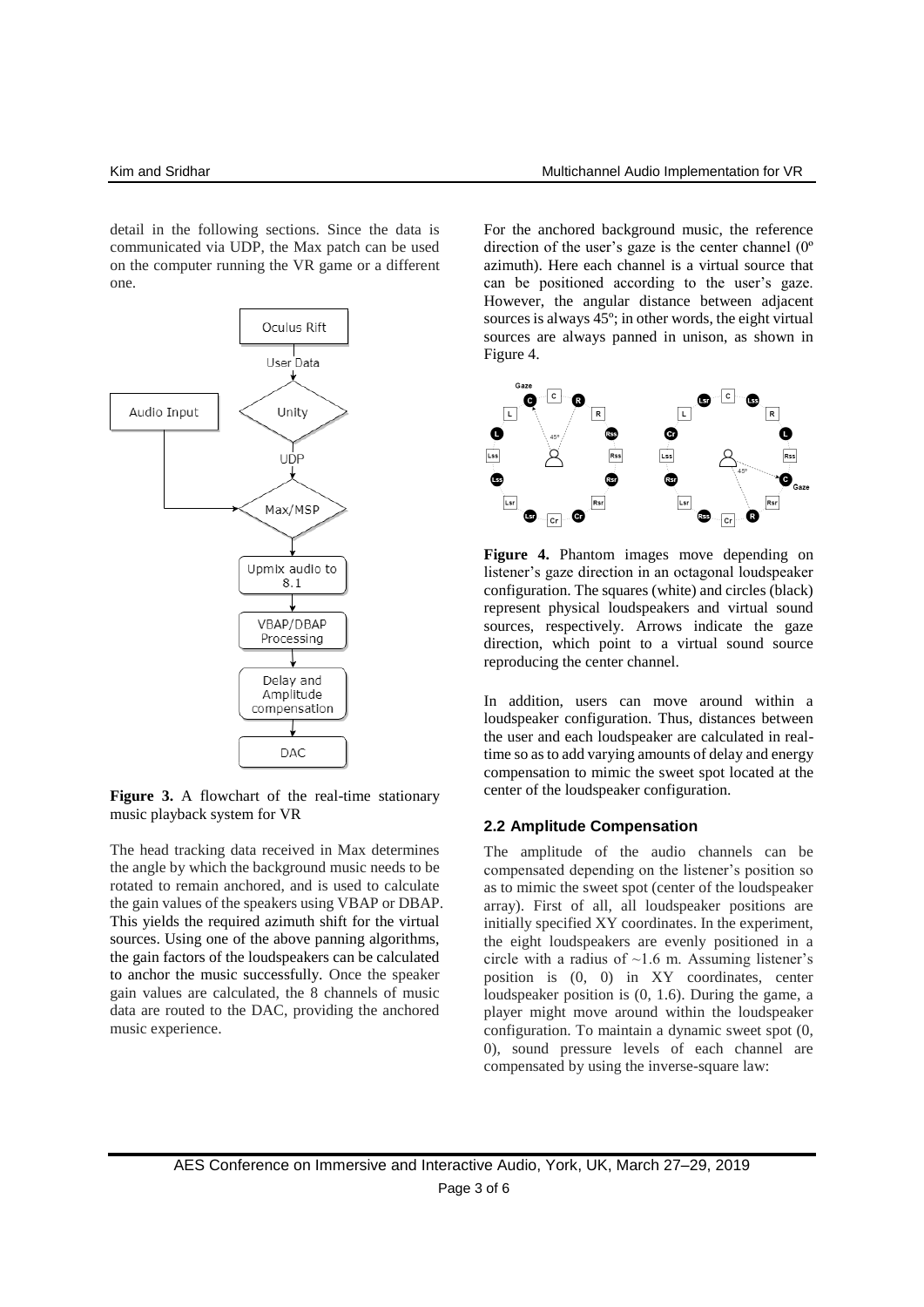$$
L_d = 20\log(\frac{d_2}{d_1}),\tag{1}
$$

where  $d_2$  and  $d_1$  are initial distance from user to a loudspeaker and new distance, respectively, and  $L_d$  is loudness difference. For example, if the user moves half a radius forward to the center loudspeaker, calculated loudness difference 6dB is subtracted from the current amplitude of the center loudspeaker, and corresponding compensated amplitudes are calculated for all the loudspeakers. This provides the user an illusion of being in the sweet spot irrespective of their movement. Figure 5 shows the compensated amplitude for each loudspeaker when the listener is at (0, 0.8) and (0, 1.2).



**Figure 5.** Compensated amplitude (dB) for each channel at listener's positions (0, 0.8) and (0, 1.2).

Free space is an essential precondition for the inverse square law since the reflections coming from the enclosing surfaces, such as a wall and a ceiling, affect the way sound level decreases with distance. Reflected sound energy would change the "6 dB per distance double" rule closer to 4 dB rather than 6 dB. However, limited free space can even exist in the region close to the loudspeaker [11] if the direct sound is dominant and reflected sound is negligible, depending on the acoustics of the listening environment.

#### **2.3 Delay Modification**

Similar to the amplitude compensation method mentioned above, delay for each channel can be added to create a dynamic sweet spot by calculating the distance differences from the listener to each

loudspeaker. Sample delay for the  $i^{\text{th}}$  loudspeaker is calculated as:

$$
\frac{D_{max} - D_i}{343 \, m/s} \cdot ST,\tag{2}
$$

where  $D_i$  is distance between the listener and  $i^{th}$ loudspeaker,  $D_{max}$  is the maximum user-loudspeaker distance, 343  $m/s$  is the speed of sound at 20 $\degree$ C, and  $sr$  is the sampling rate. Table 1 shows the modified delay time and samples for each loudspeaker when the listener is at  $(0, 0.8)$  and  $(0, 1.2)$  in the tested listening environment, as an example.

|               | $\bullet$ (0, 0.8) |         | (0, 1.2)     |         |
|---------------|--------------------|---------|--------------|---------|
|               | Time<br>(ms)       | Samples | Time<br>(ms) | Samples |
| L             | 3.560              | 170     | 4.859        | 233     |
| R             | 3.560              | 170     | 4.859        | 233     |
| $\mathcal{C}$ | 4.665              | 223     | 6.997        | 335     |
| Lss           | 1.782              | 85      | 2.332        | 111     |
| <b>Rss</b>    | 1.782              | 85      | 2.332        | 111     |
| Lsr           | 0.471              | 22      | 0.608        | 29      |
| Rsr           | 0.471              | 22      | 0.608        | 29      |
| Cr            |                    | 0       |              |         |

Table 1. Delay time and samples for each channel when listener's position is at  $(0, 0.8)$  and  $(0, 1.2)$ .

#### **2.4 Trigger Implementation for Sound FX**

Using a UDP connection, head tracking data and trigger data for sound effects are transmitted from Unity to Max as shown in Table 2. First three data values provide the user's position (euler angle & XY coordinates). The other values serve a boolean-like function that only receives 0 (stop) and 1 (play). While data values 1-3 in the table are generic, 4-10 are specifically chosen to implement this VR game, and would need to be modified for other experiences. Based on these trigger values received during gameplay, sound effects are triggered to deliver an immersive experience. Some sound effects are always reproduced at virtual center, i.e. in the user's gaze direction (stationary), while the target spawn sounds are localized depending on their position in the game (interactive).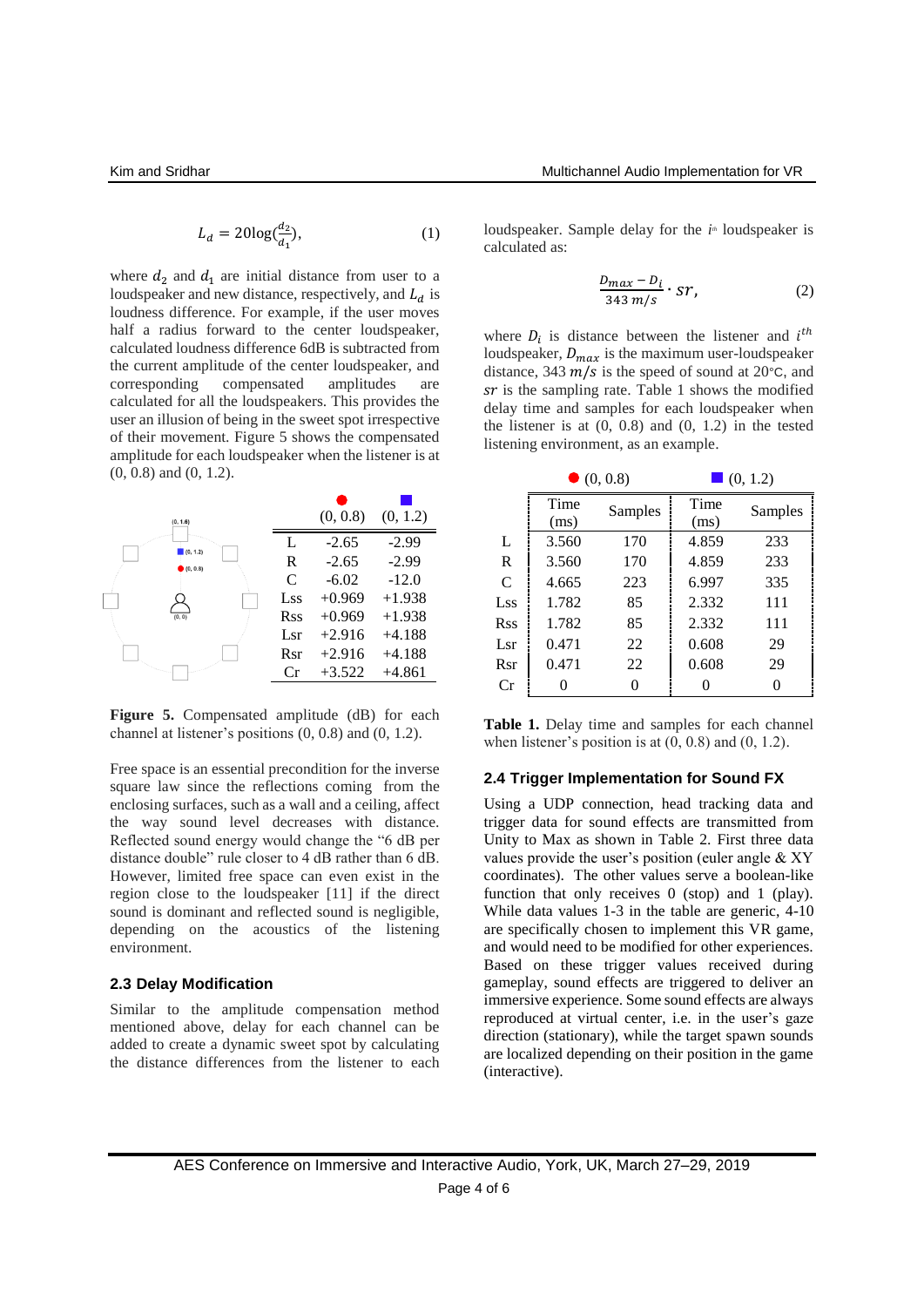| #  | <b>Description</b>                                           | Data<br><b>Type</b> | <b>Audio</b><br><b>Reproduction</b> |
|----|--------------------------------------------------------------|---------------------|-------------------------------------|
| 1  | User's gaze<br>direction                                     | Float               |                                     |
| 2  | User's X position<br>coordinate                              | Float               |                                     |
| 3  | User's Y position<br>coordinate                              | Float               |                                     |
| 4  | Trigger for weapon                                           | Int                 | Stationary                          |
| 5  | Trigger for target<br>hit                                    | Int                 | Stationary                          |
| 6  | Trigger for menu<br>gaze                                     | Int                 | Stationary                          |
| 7  | Trigger for menu<br>selection                                | Int                 | Stationary                          |
| 8  | Trigger for target<br>spawn                                  | Int                 | Interactive                         |
| 9  | New target's<br>azimuth angle<br>based on user's<br>position | Float               |                                     |
| 10 | Trigger for<br>background music                              | Int                 |                                     |

**Table 2**. OSC message contents

## **2.5 Graphical User Interface**



**Figure 6.** In the GUI, virtual sound sources interact with the user's gaze direction (67.5º). The yellow hexahedron and sphere indicate the physical loudspeaker and the virtual sound source for the center channel, respectively.

In the prototype, a graphical user interface was also created to track the movement of the virtual sound sources during the game as shown in Figure 6. The head-rotation data provides the required azimuth angle shifts for each phantom image, to enable eight virtual sound sources to move along with the user's gaze direction in real-time.

# **3 Discussion & Future Work**

A multichannel audio reproduction system was created and successfully prototyped for a simple VR game. Pilot tests indicate that the system provides a seamless and immersive audio experiences to the users. There are, however, some additional features that could be added to improve the experience further.

A vertical sound image is required for audio reproduction system for VR to localize sound sources in three-dimensional space. In this system, only the horizontal plane was considered for audio reproduction. To address the main objective of simulating virtual sound sources in a 3D environment, additional loudspeakers could be added in the height layer. A subjective study will be conducted to evaluate the perceptual impact of this system on the user experience, using a multichannel loudspeaker configuration without head-tracking as the reference. The effect of the stationary music system on localization accuracy of sound sources will be evaluated, in addition to the user preference and perceptual attributes such as immersion, timbral quality, sound image width, and clarity. As a next step, a method using fewer loudspeakers for implementing stationary music and also for sound effects in 360º, i.e. including the vertical plane, will be explored. To do so, future work might involve the addition of height channel information using Vertical Hemispherical Amplitude Panning (VHAP) in which a phantom image can be elevated over the virtual upper hemisphere by configuring interchannel level differences among four horizontally positioned loudspeakers [9].

# **4 Acknowledgements**

The authors would like to sincerely thank Dr. Agnieszka Roginska for her invaluable guidance and support during the course of this project.